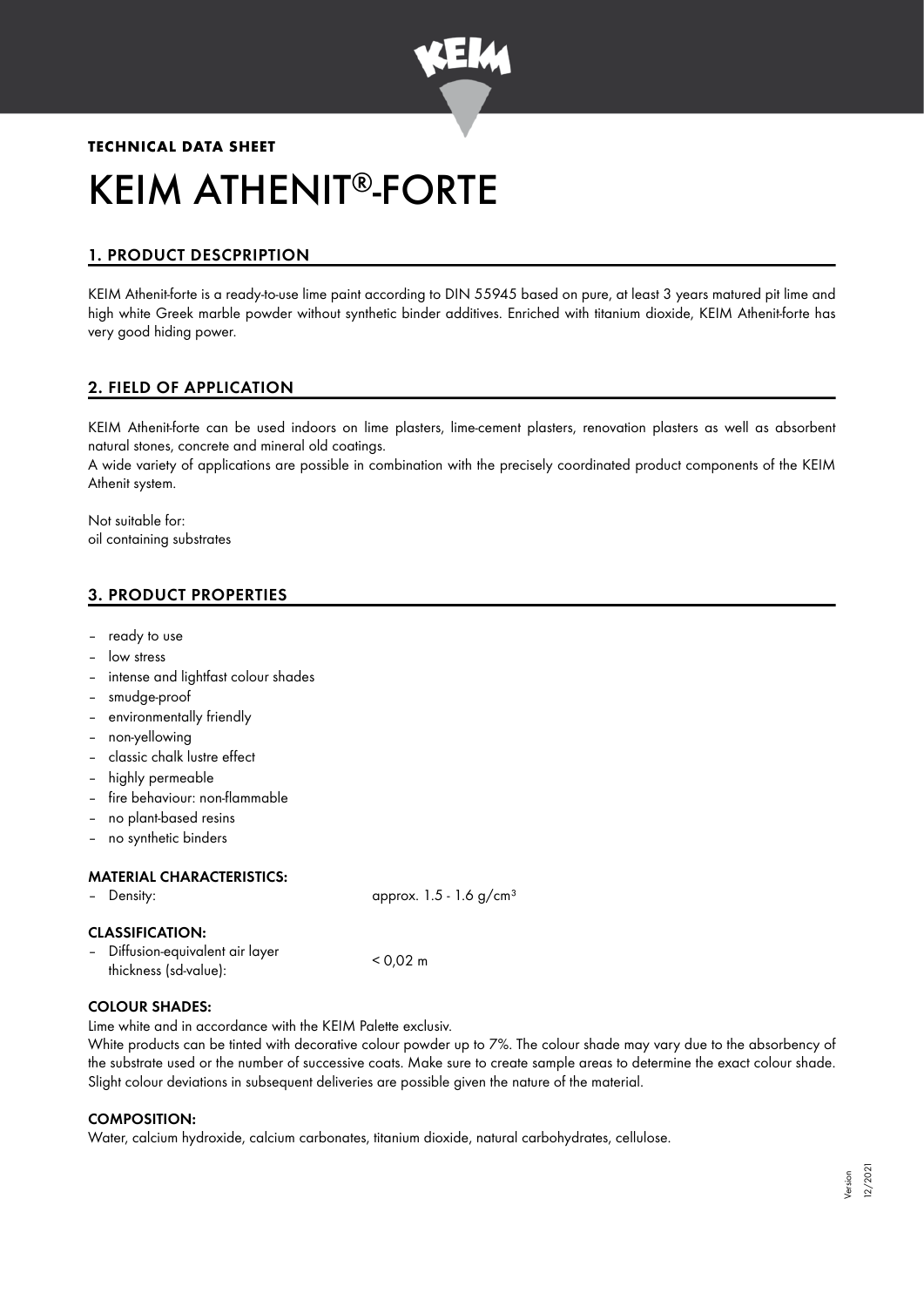# 4. APPLICATION INSTRUCTIONS

#### SUBSTRATE PREPARATION:

The substrate must be load-bearing, dry, absorbent, clean and free of dust and grease. Repair defects of the same type and structure. Pre-treatment with descaling water is recommended for highly absorbent substrates. Pre-treat sanding substrates with KEIM Fixativ, diluted 1:3 with water. Sintered layers on new plasters should be removed with KEIM etching liquid. Wellbearing, organic old coatings, renovation plasters,

poorly absorbent and very smooth substrates must be primed with KEIM Athenit-fondo on the entire surface. Substrates with hairline cracks or structural differences must also be pre-coated with KEIM Athenit-fondo. For a stronger slurry effect, mix KEIM Athenit-fondo with max. 10% KEIM Athenit-fino.

#### APPLICATION CONDITIONS:

Ambient and substrate temperature during application and drying must be  $\geq 5$  °C.

#### PREPARATION OF MATERIAL:

Stir up KEIM Athenit-forte thoroughly before application.

#### APPLICATION:

KEIM Athenit-forte can be painted, airless sprayed and also rolled in the white shade. Slightly moisten the substrate if necessary.

Prime coat: dilute with a little water or KEIM sintered lime water as required Final coat: Apply KEIM Athenit-forte undiluted.

#### DRYING TIME:

Can be overcoated after 4 hours at the earliest (at 23°C and 50% RH). At higher relative humidity, layer thicknesses and/or lower temperatures, drying is delayed accordingly. In case of penetrating substances, a longer standing time of approx. 24 -48 hours may improve the result. The full covering power is only achieved after complete drying.

#### CONSUMPTION:

approx. 0,35 kg/m² for two coatings. These material consumption values are guide values for smooth substrates. Exact consumption values must be determined by means of test areas.

#### CLEANING OF TOOLS:

Clean immediately with water.

# 5. PACKAGING

| <b>Container content</b> | Unit of measure | Quantity on pallet | Type of container |
|--------------------------|-----------------|--------------------|-------------------|
|                          | ΚQ              |                    | bucket            |

# 6. STORAGE

| max. storage time | <b>Storage conditions</b>                            |
|-------------------|------------------------------------------------------|
| 12 months         | cool<br>frost-free<br>keep container tightly sealed. |

# 7. DISPOSAL

For disposal information refer to section 13 of the safety data sheet.